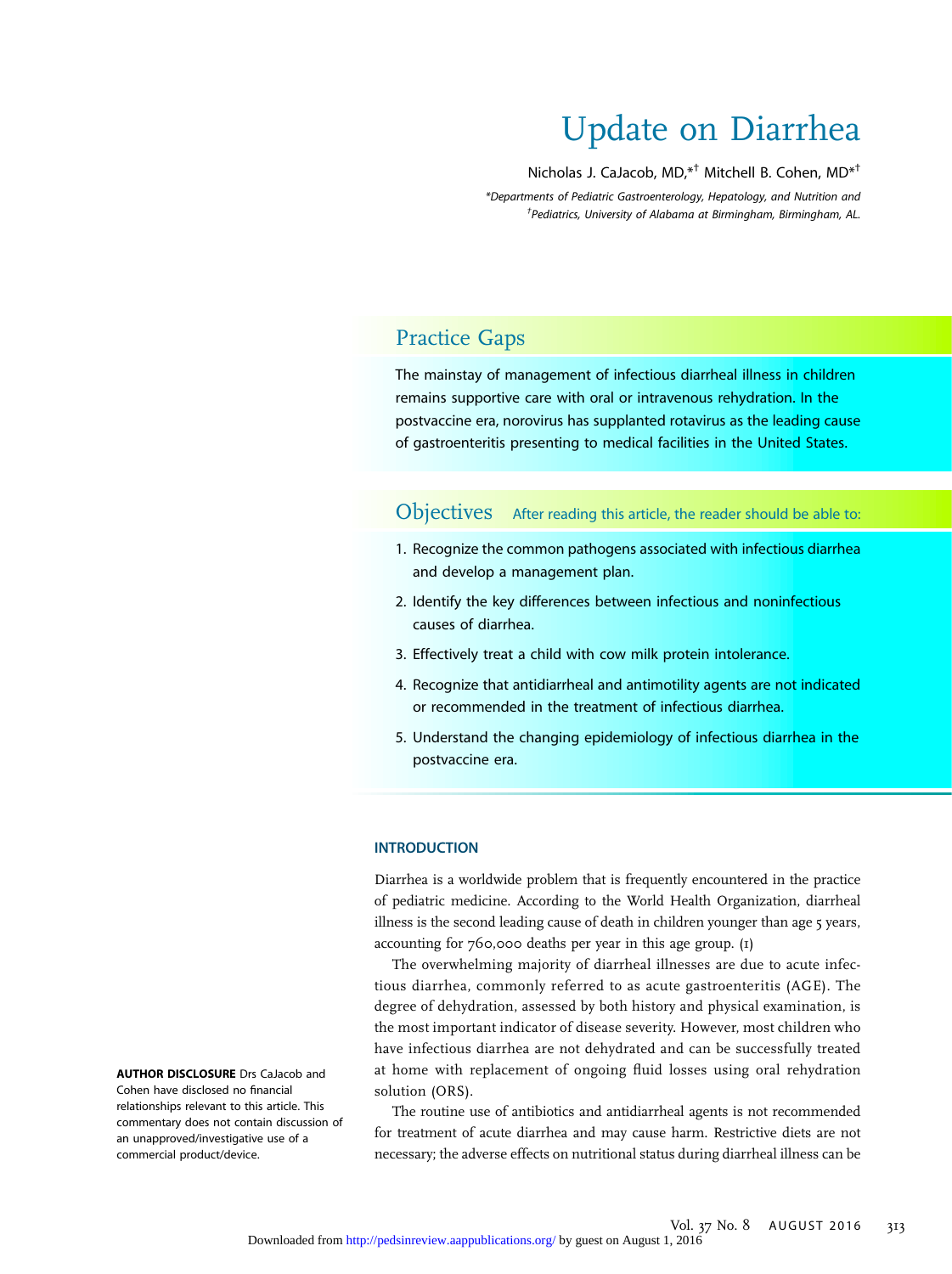lessened or prevented by rapid reinstitution of a regular feeding regimen, which most often can include milk and milk products. (2)(3)

In this article, we provide an update on the diagnosis and clinical management of diarrheal illness for the general clinician.

# **DEFINITIONS**

Stools that are more frequent or looser in consistency than an individual's regular stools are generally regarded as diarrhea. Stools may contain blood, mucus, fat, or undigested food particles. Parents frequently are anxious about differences in stool color, but only red (blood), black, tarry (melena, upper gastrointestinal bleeding), or white (acholic) stools are generally alarming.

Classifying diarrhea based on timing and content is clinically more useful. Categorization helps guide evaluation and management decisions. Four clinical classifications exist for diarrheal conditions:

- Acute watery diarrhea lasting several hours to days
- Acute bloody diarrhea or dysentery
- Prolonged diarrhea lasting 7 to 14 days and persistent diarrhea lasting 14 days or longer
- Diarrhea with severe malnutrition, which places the child at high risk for complications

Acute watery diarrhea is generally viral- or toxin-mediated. Replacement of ongoing fluid losses and reassurance usually are all that is required. Because the illness is typically selflimited, regardless of the etiologic microorganism, no specific testing is indicated.

Acute bloody diarrhea is an urgent issue that requires quick action. This is in contradistinction to blood in a nondiarrheal stool, which, in an otherwise well-appearing infant or child, is more likely to be associated with a less urgent problem such as a fissure, milk protein intolerance, or polyp. Blood in a diarrheal stool is a sign of infection, allergic reaction, or immune-mediated inflammation, as seen in inflammatory bowel disease. At a minimum, the presentation of acute bloody diarrhea necessitates collection of a stool sample for culture. This allows identification and proper management of potentially life-threatening illnesses such as hemolytic-uremic syndrome (HUS) caused by Escherichia coli O157:H7.

Diarrhea that persists longer than 14 days may be infectious, may represent the unmasking of a chronic illness, or may be a complication of AGE. Giardia and Cryptosporidium species are the most common enteric protozoan infections that cause persistent diarrhea. Clostridium difficile infection should also be considered when diarrhea is persistent. Chronic illnesses that may present as acute and persistent diarrhea include celiac disease and inflammatory bowel disease. Diarrhea-predominant irritable bowel syndrome can present as a complication of postinfectious diarrhea in adults. The equivalent illness in children may be chronic nonspecific diarrhea (CNSD). In children, another cause of postinfectious persistent diarrhea is villous atrophy related to mucosal injury by an infectious agent or an allergen. Historically, this illness was associated with enteropathogenic E coli infection. Villous atrophy appears to have decreased in frequency with the disappearance of this infection in many developed countries and with the use of ageappropriate regular diets either during the acute or prolonged phase of illness. Reinstitution of feeding is believed to aid in mucosal healing and recovery of the absorptive potential of the intestine. (4)

Diarrhea in the setting of severe malnutrition, especially vitamin A deficiency and zinc deficiency, is deserving of its own category due to the increased risk of severe complications and even death. This scenario is rarely encountered in developed nations, but it remains a problem in many parts of the world. Global health efforts to reduce this category of diarrheal illness have the potential to drastically decrease mortality and morbidity in children worldwide.

## ETIOLOGY OF DIARRHEAL ILLNESS

Although most diarrheal illness is due to viral, bacterial, or parasitic infections, the noninfectious causes of childhood diarrhea are important for clinicians to consider and differentiate from infectious causes. (5) Of particular importance are the noninfectious causes in the very young infant  $(<$ 30 days of age) or where diarrhea is prolonged or persistent.

# VIRAL GASTROENTERITIS

The most common viral pathogens encountered in the United States are norovirus and rotavirus. Viral infections typically cause low-grade fevers and watery nonbloody diarrhea.

#### **Norovirus**

Recent publications indicate that norovirus has overtaken rotavirus as the leading cause of medical visits related to viral gastroenteritis in the United States, with an estimated 1 million health care visits annually. (6) Norovirus is the leading cause of foodborne disease outbreaks and is frequently implicated in traveler's diarrhea. Typically, infections with norovirus result in a less severe gastroenteritis than infections with rotavirus and are characterized by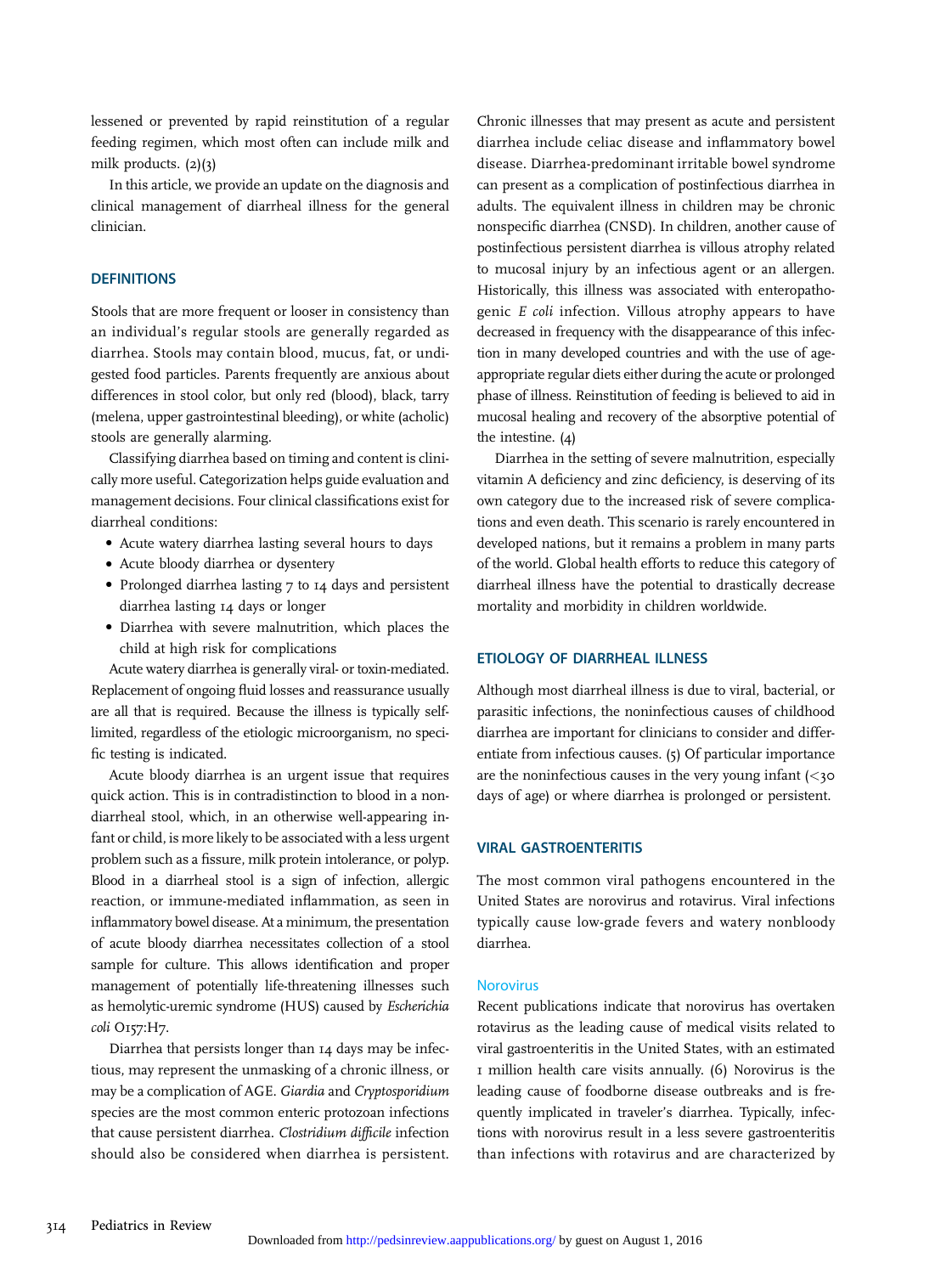frequent vomiting. Due to antigenic diversity, norovirus infection does not lead to lasting host immunity in subsequent seasons when another variant emerges.

#### Rotavirus

Rotavirus is a key pathogen in global childhood morbidity and mortality related to diarrheal illness. The burden of disease is especially high in developing countries, where poor sanitation and close living quarters contribute to the spread of this highly infectious disease. Very few infectious virions are required to cause disease in a susceptible host. Before widespread vaccination in the United States beginning in 2006, nearly every child was infected with rotavirus by age 5 years. (7) Rotavirus infections tend to cluster in the winter months in temperate climates, while more tropical climates have less specific seasonality. Infections with rotavirus generally are more severe and protracted than infections that have other causes, leading to more severe dehydration. Rotavirus was the cause of 20% to 50% of severe AGE cases in young children worldwide. In areas where vaccine implementation has been successful, rotavirusrelated hospitalizations and death have declined dramatically. This success is somewhat less pronounced in developing countries. (8)

## BACTERIAL GASTROENTERITIS

Although less common than viral causes, bacterial infections are an important cause of acute diarrheal disease in children. Certain clinical findings, including high temperature (>40°C [104°F]), bloody stools, severe abdominal pain, and central nervous system involvement, suggest a bacterial pathogen; vomiting and respiratory symptoms are more consistent with viral causes. (2)

## Salmonella Species

Salmonella species are commonly implicated in bacterial gastroenteritis worldwide. Children infected with nontyphoidal Salmonella species typically have a mild, self-limited gastroenteritis characterized by watery, bloody, or nonbloody diarrhea; vomiting; and fever. Extraintestinal complications are common in children younger than age 3 months, including bacteremia, meningitis, and osteomyelitis. Diagnosis is confirmed on stool culture. Treatment with antibiotics is reserved for special populations, including those at high risk of disseminated disease (age younger than 3 months, immunocompromised patients, and those with sickle cell disease) and those with suspected or proven sepsis or who appear toxic. Recommended treatment regimens are based on local resistance patterns, culture

susceptibility data, patient age, and risk of extraintestinal complications. Antimicrobials with activity against Salmonella species include ampicillin/amoxicillin, trimethoprimsulfamethoxazole, tetracyclines, third-generation cephalosporins, macrolides, and fluoroquinolones. The optimal duration of treatment for Salmonella gastroenteritis has not been defined, but expert opinions call for a 5- to 7-day course.

#### Shigella Species

Shigella species are the most common cause of bloody diarrhea in children. Only 10 to 100 organisms are required for person-to-person transmission via the fecal-oral route. Children infected with Shigella species generally present with fever, malaise, watery diarrhea, tenesmus, and crampy abdominal pain. Blood and mucus are typically present in the stools by the second day of illness. Routine stool culture can differentiate this organism from other invasive pathogens. The infection usually is self-limited, resolving in 48 to 72 hours after symptom onset. Treatment with antibiotics is reserved for those who are severely ill or hospitalized. Antimicrobial resistance to first-line agents is common in Shigella infections. Accordingly, antimicrobial selection should be guided by local resistance patterns and culture susceptibility data. Strains susceptible to ampicillin or trimethoprim-sulfamethoxazole can be treated for 5 days. Infection control measures, including strict handwashing, should be implemented in outbreaks at schools and child care facilities, where infections may spread quickly. The high temperature often seen at the onset of illness has been associated with febrile seizures.

#### Campylobacter jejuni

Bacterial gastroenteritis caused by Campylobacter jejuni is common worldwide. In developed countries, infection follows a bimodal pattern, with peaks in children younger than age 2 years and again in young adults. The illness can range in severity from mild diarrhea to frank dysentery. Fever, malaise, nausea, and abdominal pain are common. Stool culture is the gold standard for diagnosis. Most children recover in 1 week without specific antimicrobial treatment. Treatment is reserved for severe disease and for outbreaks in child care settings. The primary benefit of treatment is the reduction of fecal shedding from 2 weeks to 48 hours. The recommended treatment regimen is a 5-day course of erythromycin.

# DIARRHEAGENIC ESCHERICHIA COLI

Escherichia coli are both part of the normal human large intestinal microbiota and important pathogens associated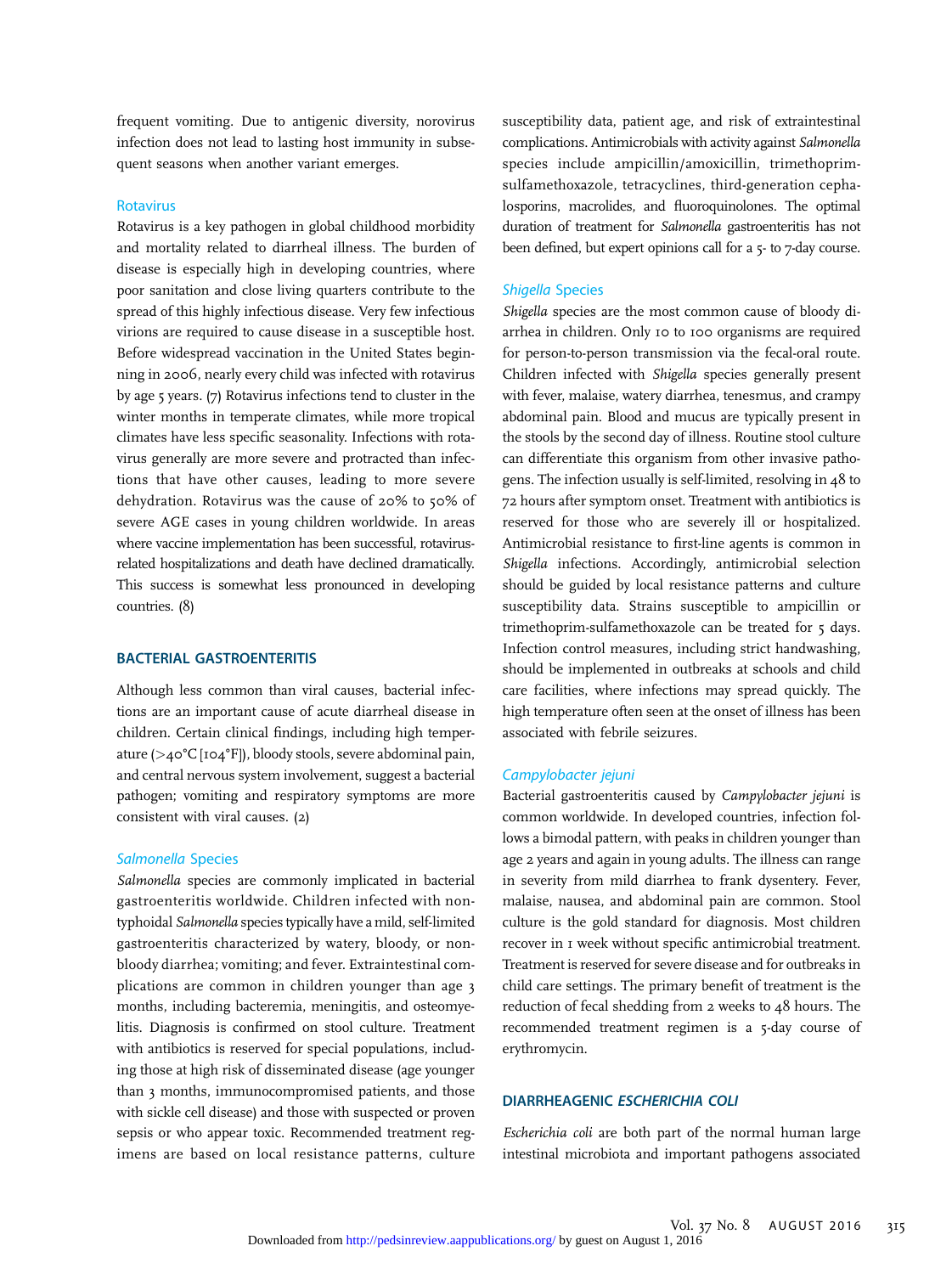with diarrheal illnesses worldwide. Diarrheagenic strains of E coli have virulence factors that produce distinct clinical presentations. Of particular clinical importance is E coli O157:H7 infection, which presents with bloody diarrhea and can lead to HUS in up to 20% of affected individuals. (9) Experts recommend that children infected with E coli O157:H7 or other shiga-like toxin producing E coli, be hospitalized for volume expansion with intravenous (IV) fluids. By hospitalizing such children for careful monitoring, clinicians can judiciously hydrate patients, avoid unintentional harm resulting from antibiotic or antimotility medication, and minimize secondary spread. Patients with confirmed E coli O157:H7 are highly infectious, and infection control is more easily achieved in the hospital. IV volume expansion with fluids appears to protect the kidneys. Careful monitoring of urine output is critical to avoid fluid overload in patients at risk for HUS. The goal of volume expansion is to avoid the anuric phase of HUS because this portends a worse prognosis. Most experts agree not to treat children with  $E$  coli O157:H7 with antimicrobials due to concern that this increases the risk of developing HUS.

## Clostridium difficile

Clostridium difficile is an increasingly prevalent cause of diarrhea in both hospitalized and nonhospitalized children. Historically, C difficile infection was believed to affect only high-risk populations following exposure to antibiotics. Community-acquired C difficile infection rates have increased over the past decade, now accounting for about 25% of all C difficile infections. Although exposure to antibiotics remains a risk factor, it is no longer considered requisite in the pathogenesis of C difficile infection. (10) In addition, although C difficile diarrhea in children was classically described as bloody, it may be nonbloody.

Discontinuation of antimicrobial agents is often the first step in treating C difficile infection and may suffice when appropriate. For patients not receiving concurrent antimicrobial agents and for those with moderate or severe disease, proper empiric antibiotic treatment should be started as soon as the diagnosis is suspected. The initial treatment recommendation is a course of oral metronidazole for 10 to 14 days. Recurrent C difficile infection in children is increasing and often presents a treatment challenge. A repeated course of oral metronidazole is recommended for primary relapse; a course of oral vancomycin is recommended for subsequent relapse. Prolonged therapy and pulse therapy have also been used to treat recurrent disease. The use of fecal microbiota transplant (FMT) in treatment of refractory C difficile infection in children and adults is gaining widespread acceptance, although its long-term safety is

uncertain. The US Food and Drug Administration (FDA) recently approved FMTas a treatment for recurrent C difficile infection. Additional evidence suggests that probiotics and prebiotics can decrease the severity and duration of C difficile infection. (11)

#### SPECIAL POPULATIONS

Children who are immunodeficient, malnourished, or have an underlying chronic medical condition are at higher risk for a more severe and prolonged disease course with common diarrheal pathogens. Opportunistic microorganisms such as Cytomegalovirus species can also cause persistent and severe diarrhea in these populations.

# NONINFECTIOUS DIARRHEA

Noninfectious causes of diarrhea represent a broad range of disease states (Table 1). A few general principles are helpful in differentiating the relatively uncommon noninfectious causes of diarrheal diseases from infectious causes. Onset of diarrhea at birth or in children younger than age 30 days is concerning for a congenital diarrheal disorder and warrants prompt evaluation by a subspecialist.

Food protein–induced proctocolitis ("cow milk protein intolerance"), a nonimmunoglobulin E-mediated process, usually presents in the first postnatal month in otherwise healthy infants who have blood-streaked stools. Diarrhea is notably absent in this condition. Up to 60% of cases occur in exclusively breastfed infants. Cow milk protein

# TABLE 1. Noninfectious Causes of Diarrhea in Children

- Carbohydrate malabsorption, congenital or acquired • Functional diarrhea, eg, diarrhea-predominant irritable bowel syndrome, "chronic nonspecific diarrhea" • Inflammatory bowel disease • Pancreatic insufficiency • Immunodeficiency syndromes • Motility disorders • Neuroendocrine tumors • Hyperthyroidism
- Congenital diarrhea
- Drug-related

Reproduced from J Pediatr Gastroenterol Nutr. 2014;59(1):132–152.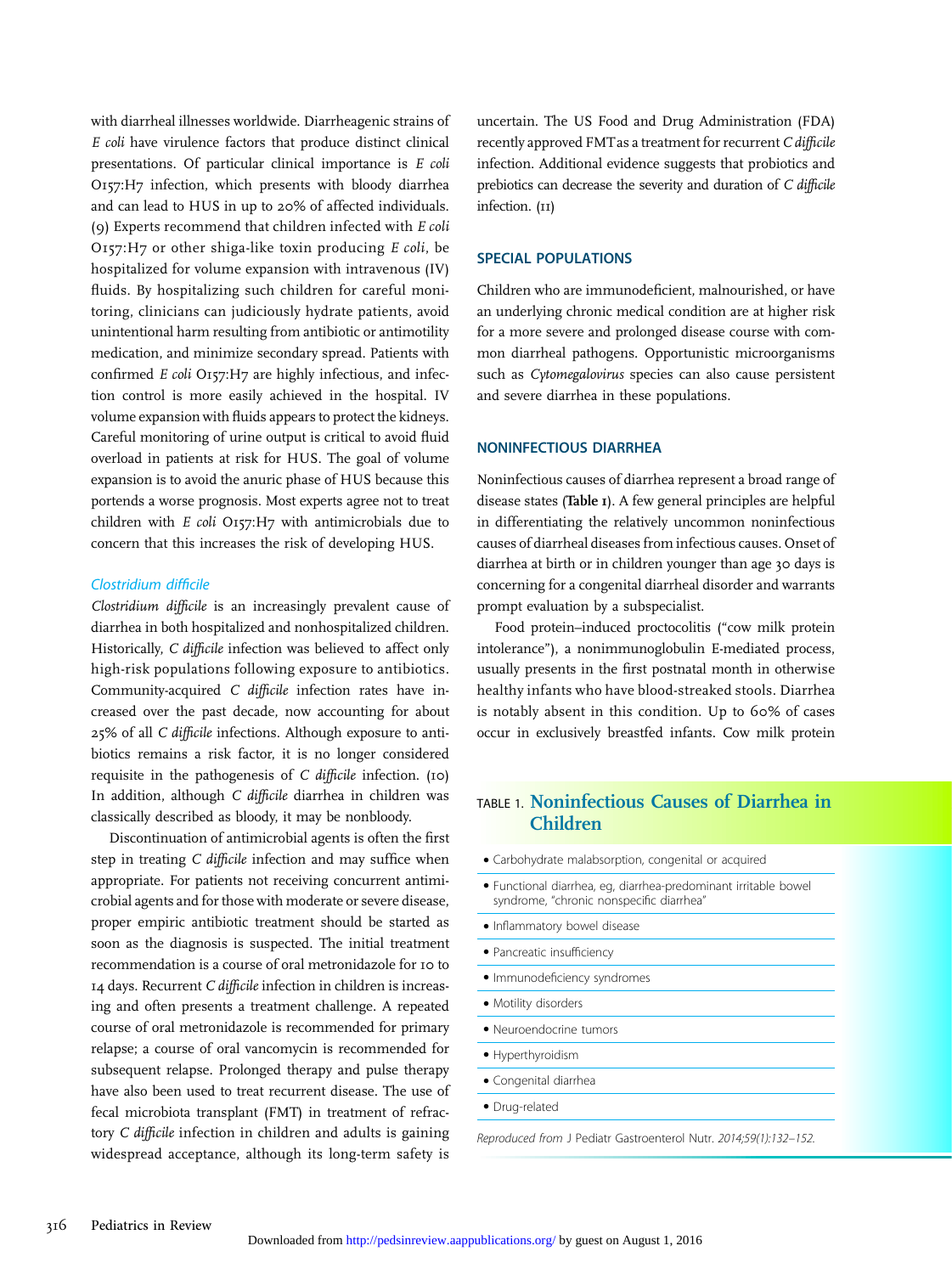intolerance is primarily a clinical diagnosis. A complete blood cell count can be useful because most infants have normal-to-borderline low hemoglobin values. Additional laboratory testing, including assessing peripheral eosinophilia and the presence of fecal leukocytes, is limited by poor specificity. Symptoms typically resolve within 1 to 3 weeks after the elimination of milk- and soy-containing products in the maternal diet in breastfed infants or transition to a partially hydrolyzed formula. A trial of soy-based formula can be attempted, but up to 40% of infants react to both cow milk and soy proteins. Reintroduction of milk- and soy-containing products may be attempted as early as age 6 months, and most individuals achieve clinical tolerance by age 1 year. (12) The long-term prognosis is excellent, with no increased incidence of (immunoglobin) IgE-mediated allergies to milk or soy proteins.

# PERSISTENT DIARRHEA

Most acute diarrheal episodes resolve in less than 1 week; prolonged diarrhea that lasts for 7 to 14 days is a risk factor for development of persistent diarrhea. Persistent diarrhea in children has an age-related spectrum of disease. In infants and young children, the typical causes include persistent intestinal infections, intractable diarrhea of infancy (postinfectious diarrhea), intolerance to specific nutrients such as cow milk protein (allergic colitis) or dietary carbohydrates (sucrose and lactose), pancreatic insufficiency, and chronic nonspecific diarrhea (CNSD or toddler's diarrhea).

Celiac disease is an important cause of persistent diarrhea throughout childhood, and inflammatory bowel disease is a consideration, especially when there is bloody diarrhea, poor growth, or other extraintestinal manifestations. (4) Food allergy is often suggested as a cause for persistent diarrhea. When food allergy is the cause, diarrhea occurs most commonly in immediate relationship to the ingested food in question, and there are other manifestations of allergy, including hives or wheezing. Eosinophilic gastroenteritis may be a cause of diarrheal disease and requires endoscopy and biopsy for diagnosis.

According to the Rome III criteria, CNSD is defined as toddler's diarrhea in children younger than age 4 years and as irritable bowel syndrome in children ages 5 to 18 years. (13) Children with CNSD do not have evidence of weight loss or blood in the stool, and they maintain a normal appetite and activity level. The diarrhea in CNSD only occurs during the waking hours. Typically, affected children have a large formed or semiformed stool upon awakening and have frequent smaller, watery stools as the day progresses.

# DIAGNOSTIC CONSIDERATIONS

A stepwise approach to the evaluation and treatment of children with persistent diarrhea is necessary. History and the child's age are among the most important guides.

In a child who is not gaining weight, evaluation for persistent infections, celiac disease, intractable diarrhea of infancy, pancreatic insufficiency, and inflammatory bowel disease is indicated. For example, preliminary evaluation might include bacterial stool culture, testing for C difficile, evaluation for parasites with direct fluorescent antigen, inflammatory markers (complete blood cell count, erythrocyte sedimentation rate, fecal calprotectin), specific serologic tests for celiac disease (tissue transglutaminase-IgA or antiendomysial antibodies-IgA), or fecal elastase.

Diarrhea in a child who is otherwise well and gaining weight is more likely to be due to functional causes or dietary intolerance. Most adults and many older children and adolescents develop relative lactase deficiency, also known as primary lactase deficiency, due to age-related declines in the intestinal enzyme lactase. The rate of primary lactase deficiency is higher in patients of Asian (80% to 100%) or African (70% to 95%) descent than those from Europe (15% to 70%). (14) Transient lactase deficiency following AGE is common in infants. Persistent lactase deficiency is exceedingly rare in infants and is overdiagnosed. Sucrase (sucrose-isomaltase) deficiency is less common following AGE but is a rare cause of persistent diarrhea in children. The diagnosis of dietary carbohydrate intolerance can be established with a trial of avoidance (eg, lactose-free diet) or treatment (eg, lactase-treated milk, hydrogen breath testing, or intestinal biopsy).

# EVALUATION OF ACUTE DIARRHEA

Infectious diarrheal illness is typically a mild, self-limiting disease process that can be successfully treated at home. Uncomplicated cases of AGE can be managed via telephone consultation, with a focus on obtaining sufficient information to evaluate the child's clinical condition and risk for dehydration. (2)

Infants and toddlers should be referred for medical evaluation if any of the following is present:

- Moderate-to-severe illness in a child younger than 3 months (eg, fever, irritability, or abdominal distention)
- Severe underlying disease such as diabetes or renal failure, which increases the risk for complications
- Persistent vomiting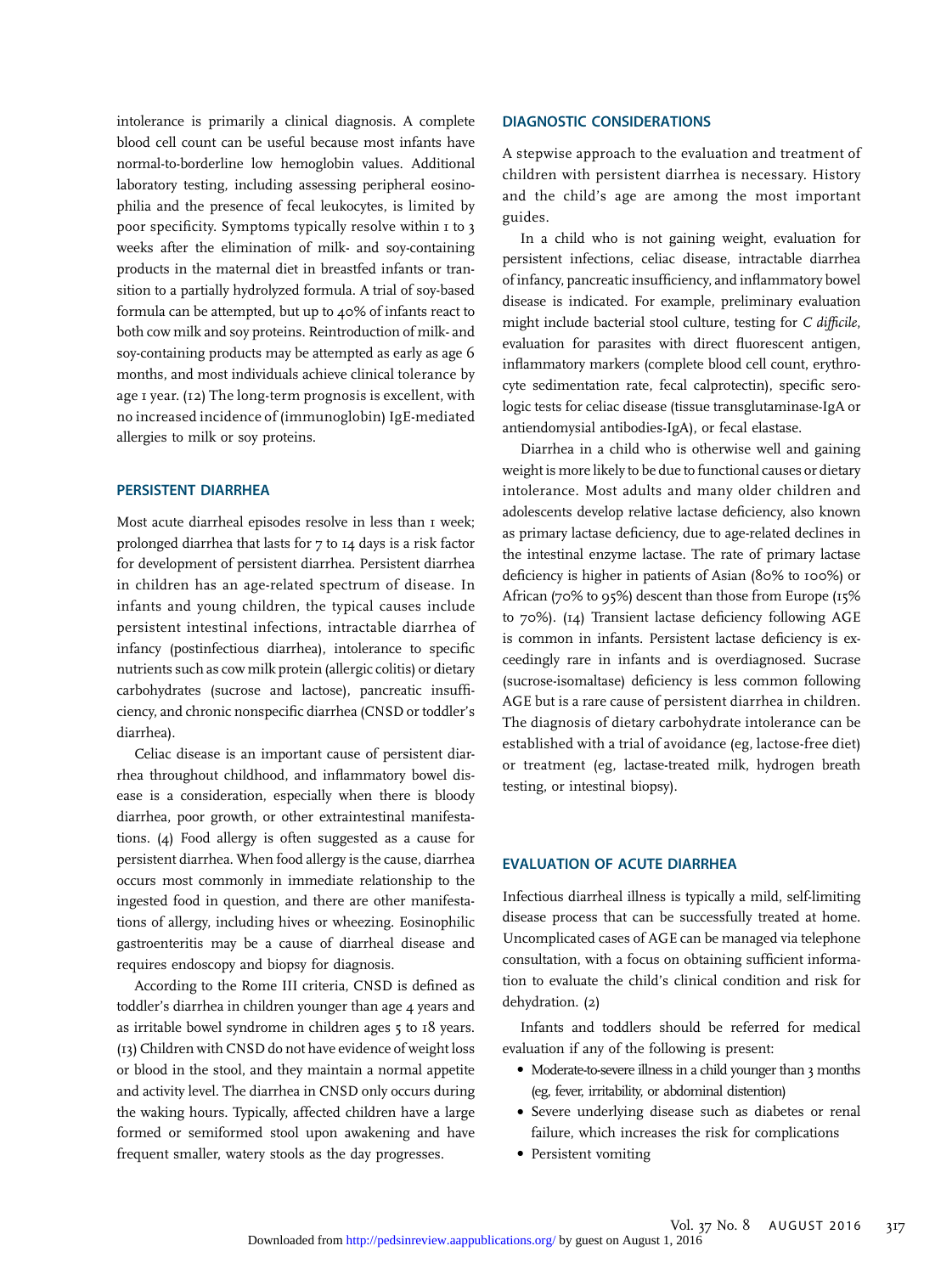• High-output diarrhea with large stool volumes (>8 episodes per day) or reported signs of severe dehydration

#### ASSESSMENT OF DEHYDRATION

Accurate assessment of the degree of dehydration in children with AGE serves as a basis for management decisions. Dehydration in AGE occurs due to the increased loss of water and electrolytes (principally sodium, chloride, potassium, and bicarbonate) in the diarrheal stool with inadequate replacement. The ideal method of assessing fluid losses is to compare the pre-illness bodyweight to the current weight to calculate the percentage of weight loss. Real-world application of this method is limited, and clinicians typically rely on a global assessment: e.g., skin turgor, sunken eyes, general appearance, capillary refill time and mucous membranes, or a validated scoring tool to assist them in the assessment of dehydration in children. The Clinical Dehydration Scale is an easy-to-use and well-validated tool in the assessment of dehydration (Table 2). There are 3 generally accepted categories of dehydration severity: 1) no or minimal dehydration, 2) mild-to-moderate dehydration, and 3) severe dehydration.

Laboratory tests are not recommended in the routine assessment of dehydration. The results of testing in the setting of mild-to-moderate dehydration may distract the clinician from signs and symptoms that have proven diagnostic utility. Recent evidence suggests that urinary indices, including specific gravity and the presence of ketones, are not useful in the assessment of dehydration. However, electrolytes should be measured in all hospitalized patients who have severe dehydration and in children requiring IV rehydration therapy to assess hyper- or hyponatremia. It is important to remember that the early stages of dehydration are asymptomatic, and early initiation of fluid replacement is critical in the prevention of worsening dehydration.

# DIAGNOSTIC EVALUATION

Episodes of AGE in children do not generally require a specific diagnostic evaluation. Microbiologic investigation is not indicated in most cases of AGE because most pathogens do not require treatment with a specific antimicrobial agent. Investigation is warranted for outbreaks in child care, school, or hospital settings; children who have bloody diarrhea (dysentery); or for patients who have underlying chronic illness or immunodeficiency.

Routine microscopic stool examination for polymorphonuclear cells is of limited clinical utility because a large number of children with gastroenteritis have a negative test result  $\langle \langle 5 \rangle$  polymorphonuclear cells per highpowered field).

#### PREVENTION AND TREATMENT

#### **Vaccinations**

There are currently 2 licensed rotavirus vaccines in the United States, Rotarix® (GSK, Middlesex, United Kingdom) and RotaTeq<sup>®</sup> (Merck Sharp & Dohme Corp, Kenilworth, NJ). Since the introduction of rotavirus vaccine in the United States in 2006, diarrhea-associated health care use and medical expenditures have declined substantially. (7) From 2007 to 2009, there was an estimated reduction of 64,855 hospitalizations related to diarrheal illness associated with an approximately \$278 million decrease in treatment costs. More recent studies have found even greater reductions, which have been attributed to herd immunity.

#### Rehydration

Oral and Enteral Rehydration. Oral rehydration and replacement of ongoing fluid losses with reduced-osmolarity (50- 60 mmol/L sodium) ORS has replaced isotonic ORS as the first-line treatment for children with AGE. Recent studies

# TABLE 2. Clinical Dehydration Scale (CDS) for Children

| <b>CHARACTERISTICS</b>         |        |                                                               |                                                   |
|--------------------------------|--------|---------------------------------------------------------------|---------------------------------------------------|
| General appearance             | Normal | Thirsty, restless, or lethargic but<br>irritable when touched | Drowsy, $\lim p$ , cold, or sweaty $\pm$ comatose |
| Eyes (periorbital skin turgor) | Normal | Slightly sunken                                               | Extremely sunken                                  |
| Mucous membranes (tonque)      | Moist  | Sticky                                                        | Dry                                               |
| Tears                          | Tears  | Decreased tears                                               | Absent tears                                      |

A score of 0 represents no dehydration, a score of 1 to 4 represents some dehydration, and a score of 5 to 8 represents moderate/severe dehydration.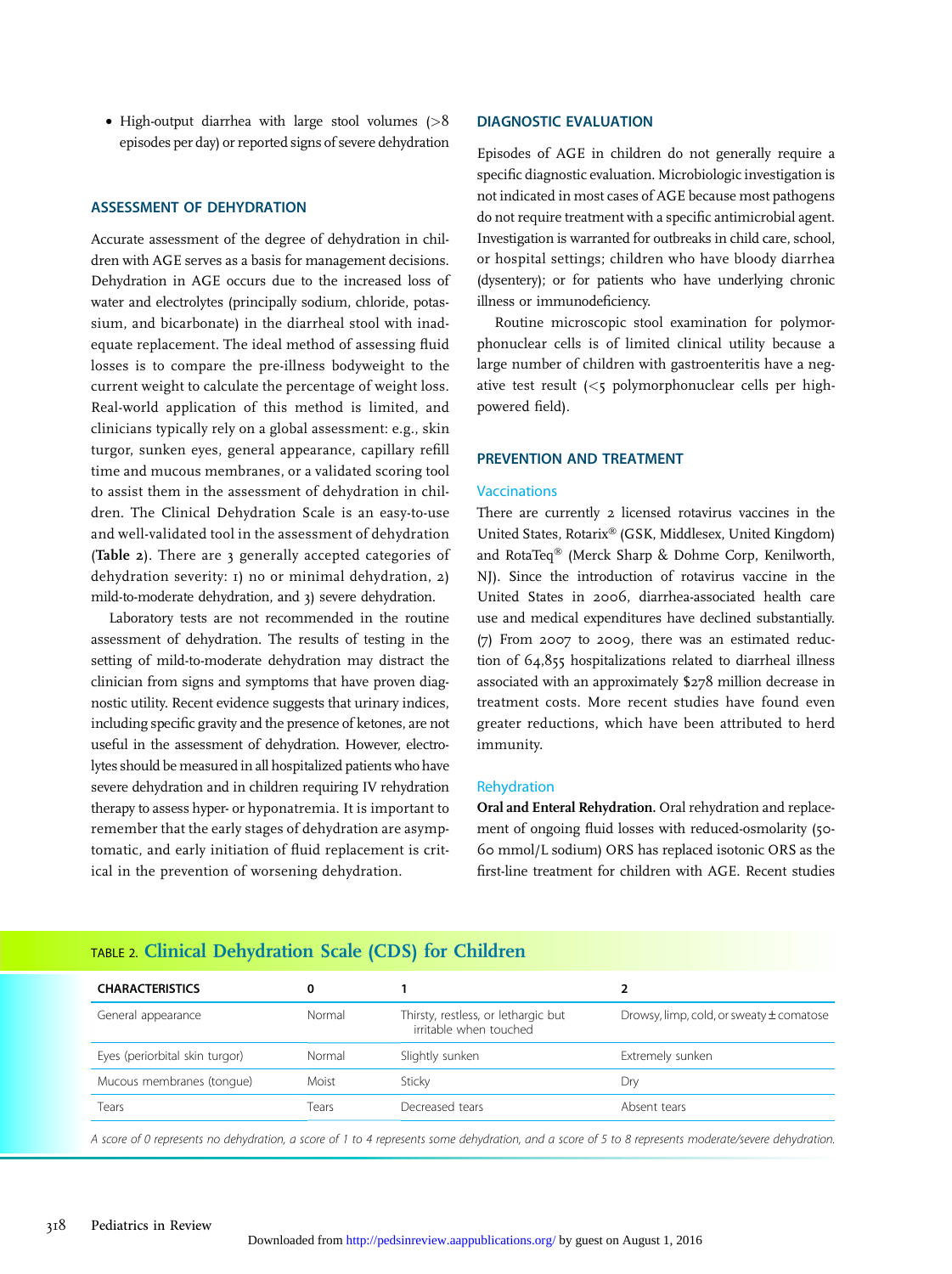have shown that reduced-osmolarity ORS is more effective than full-strength ORS, resulting in reduced stool output, reduced vomiting, and reduced need for supplemental IV therapy. The oral route is preferred, but when this is not feasible, enteral instillation via nasogastric (NG) tube is a secondary option. The use of oral and/or enteral rehydration is safer, reduces hospital stay, and is equally successful compared to IV rehydration in most children. (2)

The worldwide reduction of morbidity and mortality associated with AGE following the introduction of ORS is one of the true success stories of the past 50 years. ORS has become the cornerstone of therapy in the management of acute diarrheal illnesses worldwide.

Parenteral Rehydration. The use of IV rehydration should be limited to select circumstances, including:

- Shock
- Dehydration with altered level of consciousness or severe acidosis
- Worsening of dehydration or lack of improvement despite oral or enteral rehydration therapy
- Persistent vomiting that compromises oral or NG tube hydration
- Severe abdominal distention and ileus

Children presenting with shock due to AGE need rapid IV infusion of crystalloid solution as a 20-mL/kg bolus, followed by repeated boluses as needed, based on clinical response. Glucose-containing replacement fluids should be initiated in the maintenance phase of IV rehydration. Once the clinical condition permits, a switch to oral hydration is appropriate.

#### FEEDING

The two pillars of management in AGE are immediate attempts at oral rehydration and rapid reintroduction of regular feeding following initial fluid rehydration (generally within 4-6 hours). There is no difference in episodes of vomiting, diarrhea, or need for unscheduled IV fluids in patients with early versus late refeeding in the setting of AGE.

Breastfeeding should not be interrupted during episodes of AGE. Active breastfeeding may be associated with a reduced incidence of AGE. Most formula-fed infants can also resume a lactose-based diet once dehydration has been treated. Exceptions to this are infants who have severe diarrhea or diarrhea requiring hospitalization. In addition, if the infant is very young  $\langle \langle \rangle$  months old) or follow-up evaluation cannot be assured, a temporary switch to a nonlactose formula is appropriate.

# MANAGEMENT OF HOSPITALIZED PATIENTS WITH AGE

No standardized admission criteria exist for children with AGE. Based on consensus guidelines, indications for hospitalization include the following:

- Shock
- Severe dehydration (>9% of body weight)
- Neurologic abnormalities (eg, lethargy, seizures)
- Intractable or bilious vomiting
- Failure of oral rehydration
- Concern for a surgical abdomen
- Inability to ensure that the caregivers or conditions at home will provide adequate monitoring, follow-up evaluation, or return to the hospital if needed

Contact precautions are indicated in addition to standard precautions in hospitalized children with AGE. Efforts to decrease the hospital length of stay in children with AGE are aimed at reducing the duration of symptoms and completing the transition to oral replacement of ongoing diarrheal losses.

## Antiemetic Medication

The routine use of antiemetics in the treatment of AGE in children is controversial. Such use is not indicated for children younger than age 3 years. However, ondansetron therapy has been shown to decrease the risk for persistent vomiting, the need for IV fluids, and the risk of immediate hospital admission in children with vomiting related to AGE. (2) Prescribers should be aware that increased diarrhea frequency is one of the most common adverse effects of ondansetron. Safety considerations must also be taken into account, considering the FDA's "black box" alert recommending electrocardiographic monitoring in patients with electrolyte abnormalities who are receiving ondansetron because they may be at risk for developing prolongation of the QT interval that can lead to an abnormal and potentially fatal ventricular tachydysrhythmia. (2)

## ANTIMOTILITY AGENTS

Antimotility agents, such as loperamide, are usually contraindicated in the treatment of childhood AGE. Although the risk for harm is based on only a few reports of toxic megacolon or ileus, there is minimal evidence of benefit in children. There is a much stronger case for potential harm with other opioids, especially those that cross the blood-brain barrier, including "third spacing of fluids in the intestine," and minimal benefit. Therefore, most guidelines state that antimotility agents are not indicated in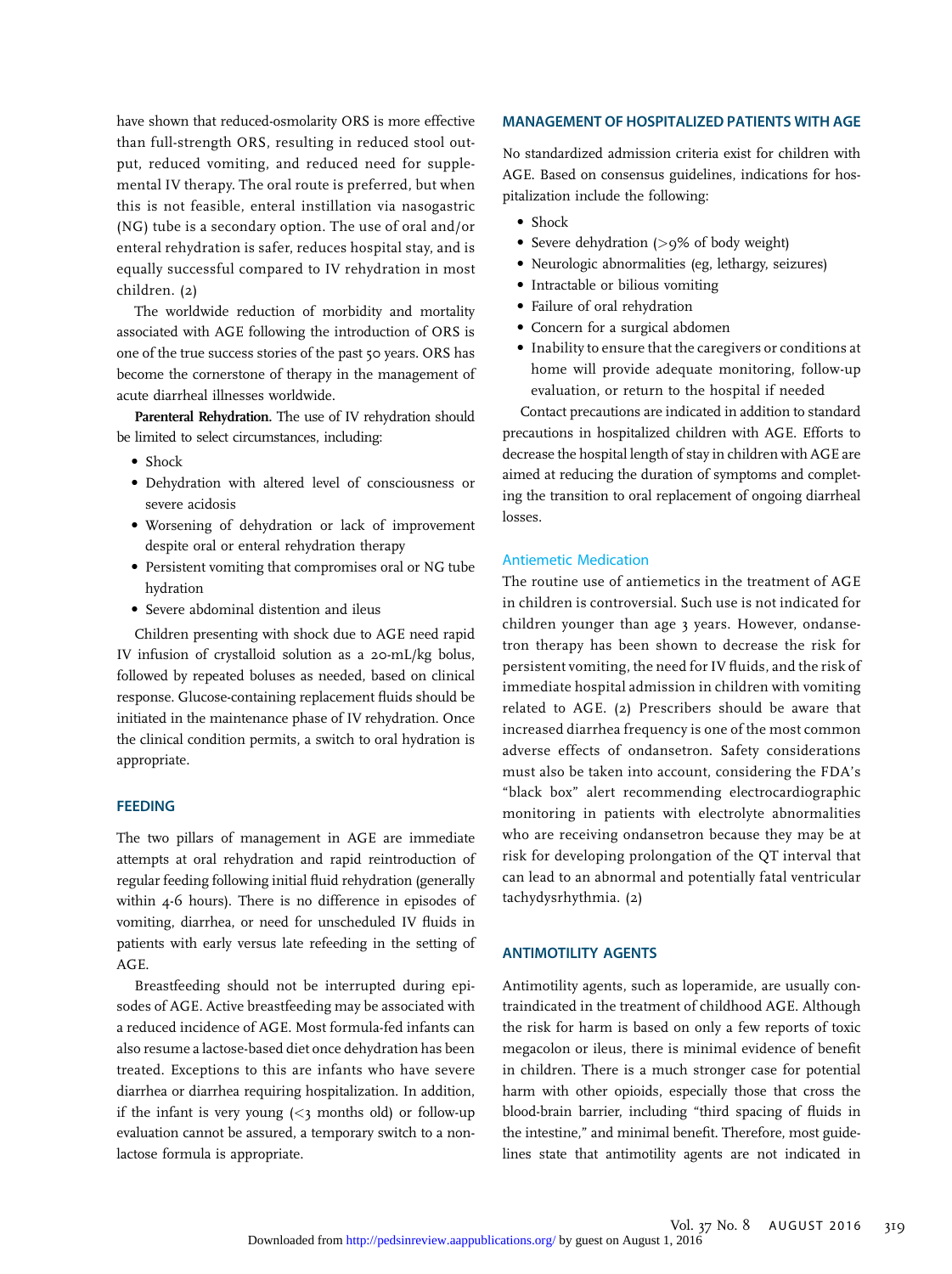children with AGE, especially those younger than age 3 years.

# PROBIOTICS AND PREBIOTICS

Probiotics are live microorganisms that are believed to work by stimulating the host immune system and competing for binding sites on intestinal epithelial cells. The use of probiotics in children with acute and persistent diarrhea is associated with reduced severity and duration of illness.  $(15)(16)$  The effect is modest, with an average decrease of  $I$ day of diarrheal illness. Controversy surrounds the routine use of probiotics in acute diarrheal illness, but they seem to be most effective when started early in the disease course in otherwise healthy individuals with viral gastroenteritis.

Prebiotics are oligosaccharides that stimulate the growth of commensal intestinal flora. Trials of these agents have failed to show a significant decrease in diarrheal severity or length of illness in children and, therefore, they are not routinely recommended.

## ZINC SUPPLEMENTATION

The role of zinc supplementation in children with AGE is well established for developing countries where malnutrition is a significant risk factor.

# Summary

- On the basis of recent epidemiologic evidence, norovirus has supplanted rotavirus as the most common cause of infectious diarrhea in the postvaccine era in the United States.
- On the basis of some research evidence as well as consensus, infants with milk protein-induced proctocolitis ("cow milk protein intolerance") may attempt reintroduction of milk- and soy protein-containing products as early as age 6 months.
- On the basis of strong evidence, using a validated tool to assess and classify the severity of dehydration in children with acute diarrheal illness is recommended to guide management decisions.
- On the basis of strong evidence, rapid initiation of oral rehydration with oral rehydration solution is the preferred method for replacing fluid and electrolyte losses in the setting of acute gastroenteritis.
- On the basis of strong evidence, reintroduction of regular ageappropriate feedings, including milk, after initial fluid resuscitation is the standard of care for acute diarrheal illnesses.
- On the basis of some research evidence as well as consensus, ondansetron therapy in select patients with vomiting related to acute gastroenteritis may be effective, but safety in children remains to be established.

CME Quiz and References for this article are at [http://](http://pedsinreview.aappublications.org/content/37/8/313) [pedsinreview.aappublications.org/content/37/8/313.](http://pedsinreview.aappublications.org/content/37/8/313)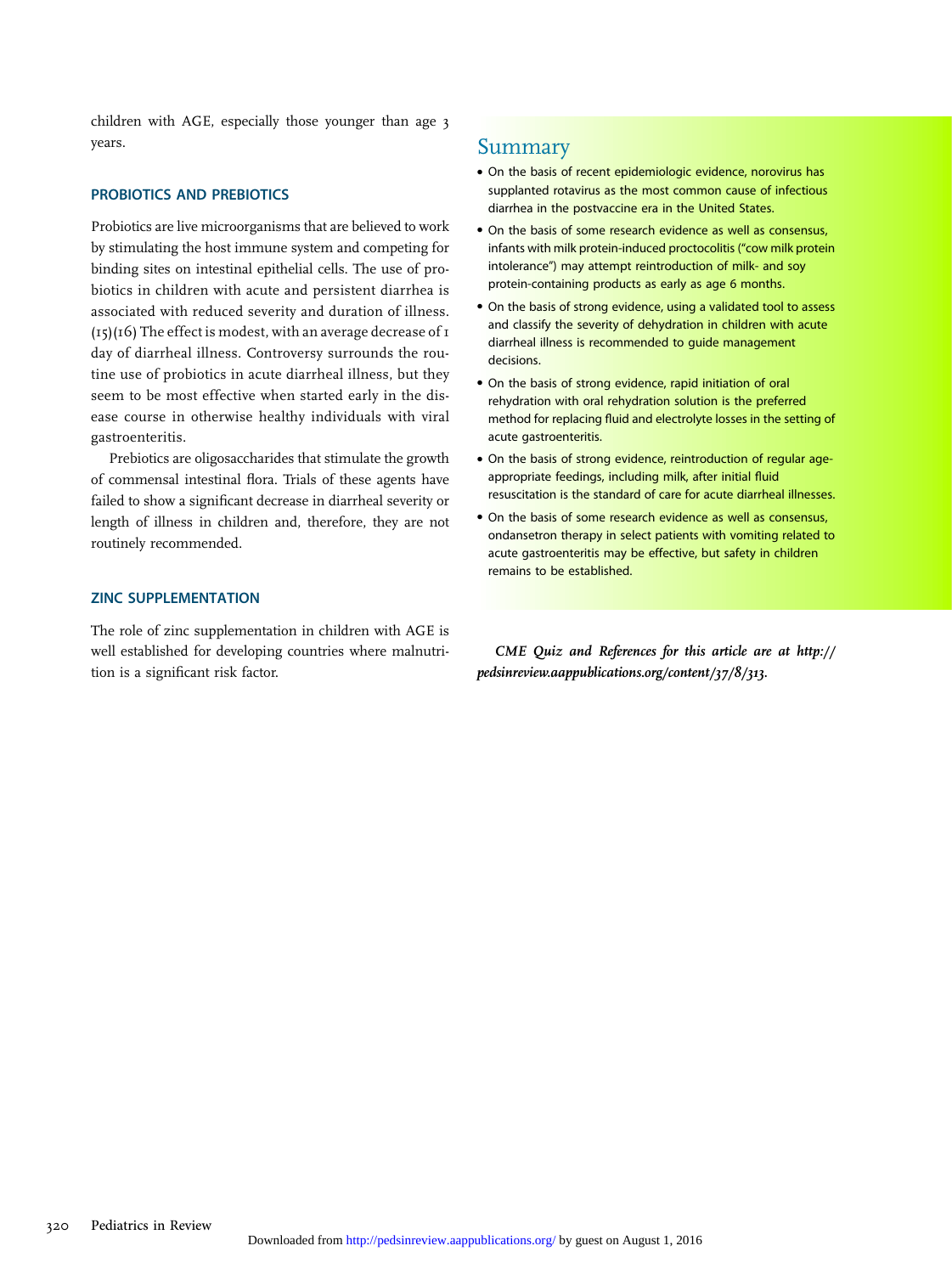# PIR Quiz

There are two ways to access the journal CME quizzes:

1. Individual CME quizzes are available via a handy blue CME link under the article title in the Table of Contents of any issue. 2. To access all CME articles, click "Journal CME" from Gateway's orange main menu or go directly to: [http://www.aappublications.](http://www.aappublications.org/content/journal-cme) [org/content/journal-cme.](http://www.aappublications.org/content/journal-cme)

- 1. A 6-month-old infant presents with a 2-day history of 6 to 8 loose stools per day. In the past, she typically had 1 to 2 formed stools per day. The stools are nonbloody yet contain some undigested food particles. She has been irritable these past 2 days, but there is no change in her appetite; she is eating and drinking. Review of her growth chart reveals she is at the 50th percentile for height and weight. She is afebrile, has tears, and has moist mucous membranes. The rest of her physical examination findings are unremarkable. Which of the following is the best description of the patient's presenting condition?
	- A. Acute watery diarrhea.
	- B. Shigella diarrhea.
	- C. Prolonged diarrhea.
	- D. Diarrhea with severe malnutrition.
	- E. Normal stool pattern.
- 2. A 3-year-old boy presents with a 2-day history of high temperature, malaise, and frequent watery diarrhea. He periodically complains of acute, sharp abdominal pain. There is no vomiting. On physical examination, he has a temperature of 40°C (104°F) and dry mucous membranes. Findings on the remainder of his physical examination are unremarkable. Suddenly he complains of abdominal pain, which is followed by defecation of a watery, bloody, slimy stool. Which of the following is the most likely cause of this patient's diarrhea?
	- A. Rotavirus infection.
	- B. Norovirus infection.
	- C. Salmonella infection.
	- D. Shigella infection.
	- E. Food protein-induced proctocolitis.
- 3. A 1-year-old girl presents with a 3-month history of daily frequent loose, watery stools. She had a bout of acute viral gastroenteritis with mild fever, vomiting, and diarrhea that resolved approximately 3.5 months ago. She continues to grow and gain weight. Vital signs are normal for age. Her physical examination yields unremarkable findings. Which of the following is the most likely reason for her loose, watery stools?
	- A. Dietary intolerance.
	- B. Inflammatory bowel disease.
	- C. Salmonella infection.
	- D. Pancreatic insufficiency.
	- E. Diarrheagenic Escherichia coli infection.
- 4. A 6-month-old boy presents with a 2-day history of mild fever, vomiting, and diarrhea. Vital signs include a temperature of 38°C (100.4°F), pulse of 120 beats per minute, and respiratory rate of 40 breaths per minute. He is lethargic but arousable and has slightly decreased periorbital skin turgor, "sticky" mucous membranes, and decreased tears. Which of the following is the infant's Clinical Dehydration Score?
	- A. 0.
	- B. 3.
	- C. 4.
	- D. 5.
	- E. 8.

REQUIREMENTS: Learners

can take Pediatrics in Review quizzes and claim credit online only at: <http://pedsinreview.org>.

To successfully complete 2016 Pediatrics in Review articles for AMA PRA Category 1 Credit $^{TM}$ , learners must demonstrate a minimum performance level of 60% or higher on this assessment, which measures achievement of the educational purpose and/or objectives of this activity. If you score less than 60% on the assessment, you will be given additional opportunities to answer questions until an overall 60% or greater score is achieved.

This journal-based CME activity is available through Dec. 31, 2018, however, credit will be recorded in the year in which the learner completes the quiz.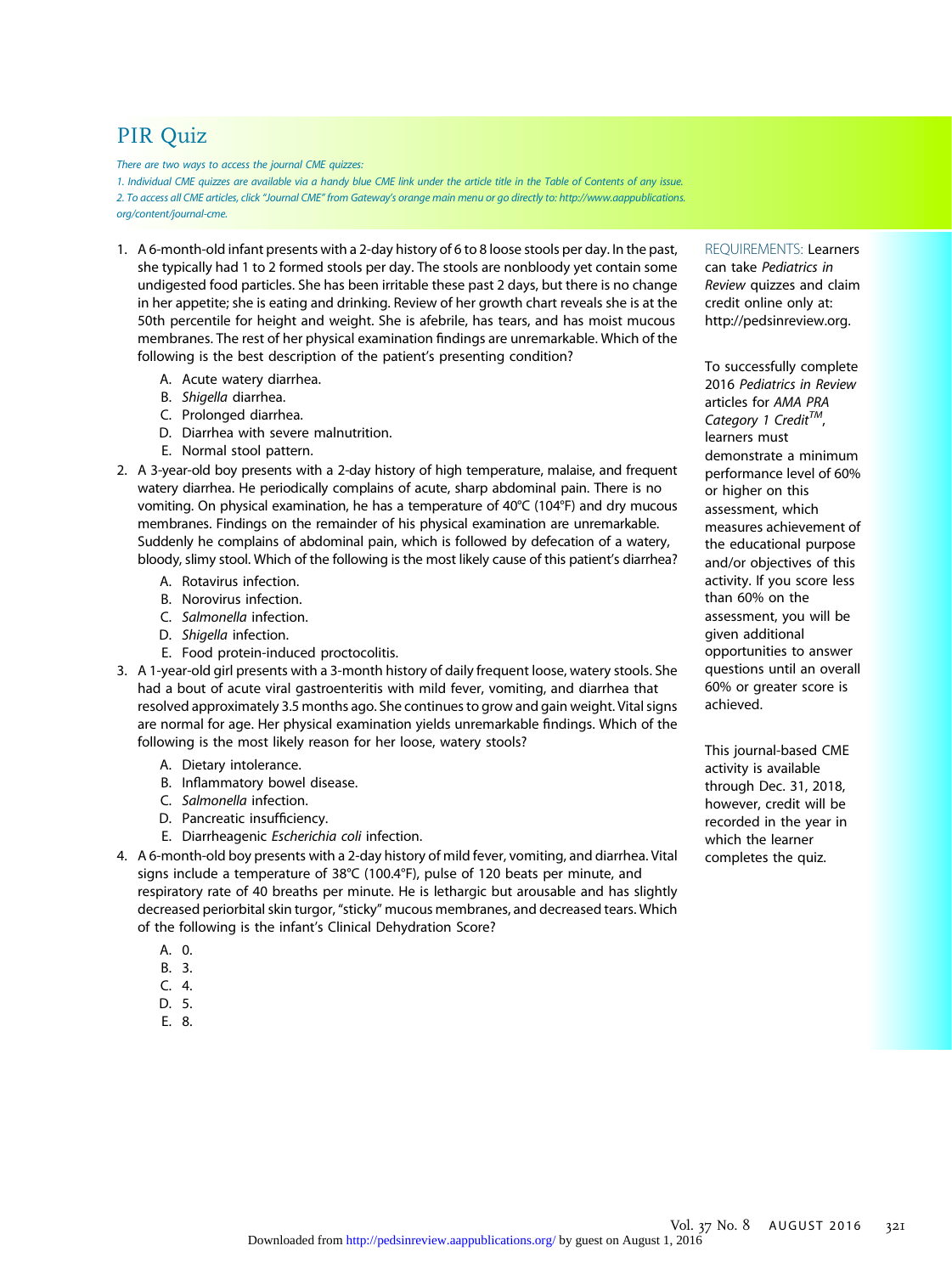- 5. For the 6-month-old boy described in the previous question, which is the most appropriate next step in management?
	- A. Observation.
	- B. Prescribe ondansetron therapy.
	- C. Begin intravenous fluid bolus and ongoing fluid loss replacement.
	- D. Begin oral rehydration and ongoing fluid loss replacement.
	- E. Prescribe loperamide.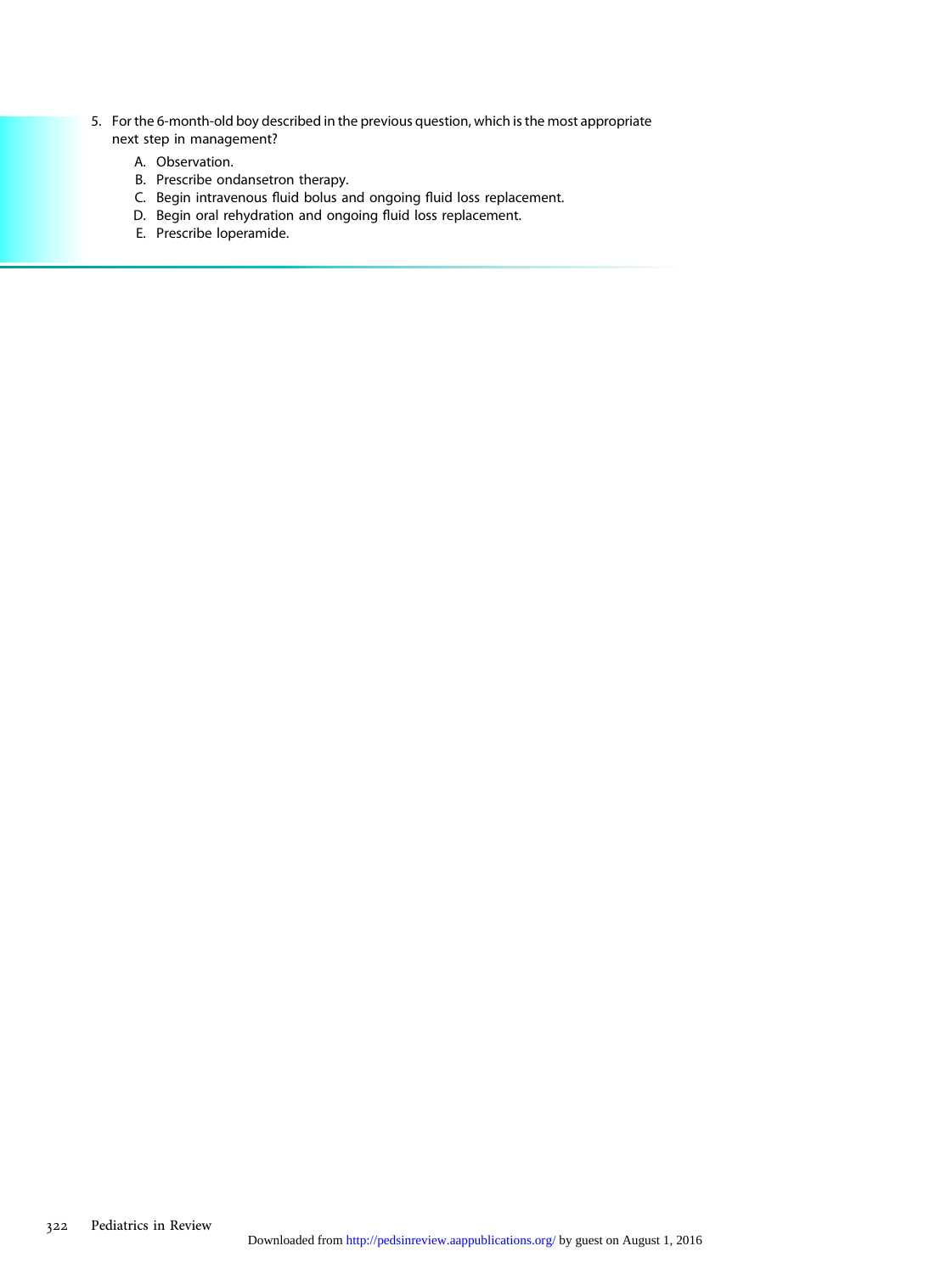# **Update on Diarrhea**

# DOI: 10.1542/pir.2015-0099 *Pediatrics in Review* 2016;37;313 Nicholas J. CaJacob and Mitchell B. Cohen

| <b>Updated Information &amp;</b><br><b>Services</b> | including high resolution figures, can be found at:<br>http://pedsinreview.aappublications.org/content/37/8/313                                                                                                                                                                                                                                                                                                                                                                                                                                                                                                                                                                   |  |  |
|-----------------------------------------------------|-----------------------------------------------------------------------------------------------------------------------------------------------------------------------------------------------------------------------------------------------------------------------------------------------------------------------------------------------------------------------------------------------------------------------------------------------------------------------------------------------------------------------------------------------------------------------------------------------------------------------------------------------------------------------------------|--|--|
| <b>References</b>                                   | This article cites 14 articles, 1 of which you can access for free at:<br>http://pedsinreview.aappublications.org/content/37/8/313#BIBL                                                                                                                                                                                                                                                                                                                                                                                                                                                                                                                                           |  |  |
| <b>Subspecialty Collections</b>                     | This article, along with others on similar topics, appears in the<br>following collection(s):<br><b>Medical Education</b><br>http://classic.pedsinreview.aappublications.org/cgi/collection/medica<br>1 education sub<br><b>Journal CME</b><br>http://classic.pedsinreview.aappublications.org/cgi/collection/journal<br>cme<br>Gastroenterology<br>http://classic.pedsinreview.aappublications.org/cgi/collection/gastroe<br>nterology_sub<br><b>Infectious Disease</b><br>http://classic.pedsinreview.aappublications.org/cgi/collection/infecti<br>ous diseases sub<br><b>Nutrition</b><br>http://classic.pedsinreview.aappublications.org/cgi/collection/nutritio<br>$n\_sub$ |  |  |
| <b>Permissions &amp; Licensing</b>                  | Information about reproducing this article in parts (figures, tables) or<br>in its entirety can be found online at:<br>http://classic.pedsinreview.aappublications.org/site/misc/Permissions<br>.xhtml                                                                                                                                                                                                                                                                                                                                                                                                                                                                            |  |  |
| <b>Reprints</b>                                     | Information about ordering reprints can be found online:<br>http://classic.pedsinreview.aappublications.org/site/misc/reprints.xht<br>ml                                                                                                                                                                                                                                                                                                                                                                                                                                                                                                                                          |  |  |